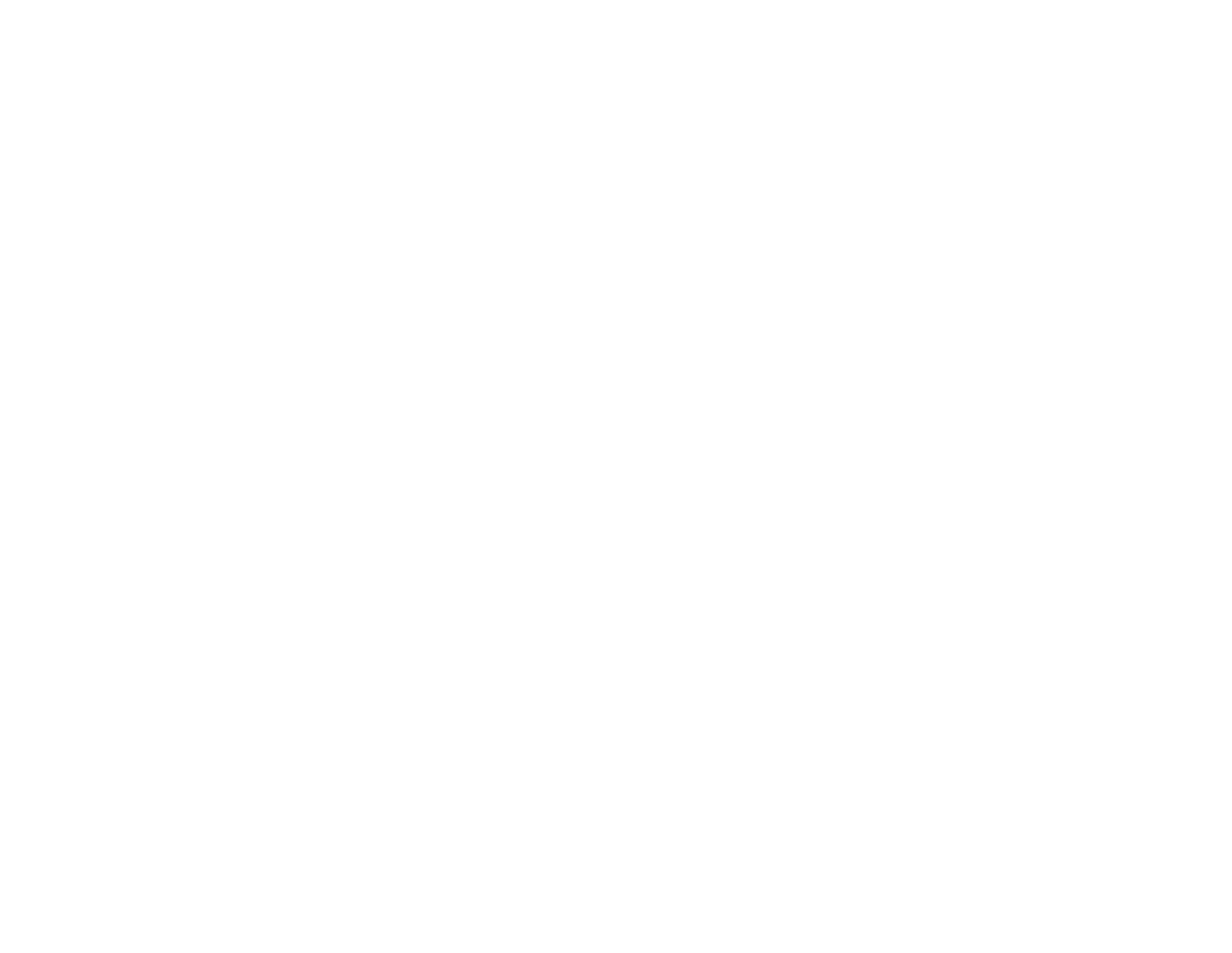### Commissioned by Jean-Guy Boisvert

with the financial assistance of the Music Section of the Canada Council

Premiere performance at Place des Arts, Montreal on September 21, 1995 by Jean-Guy Boisvert

Dedicated to Luc David Hamel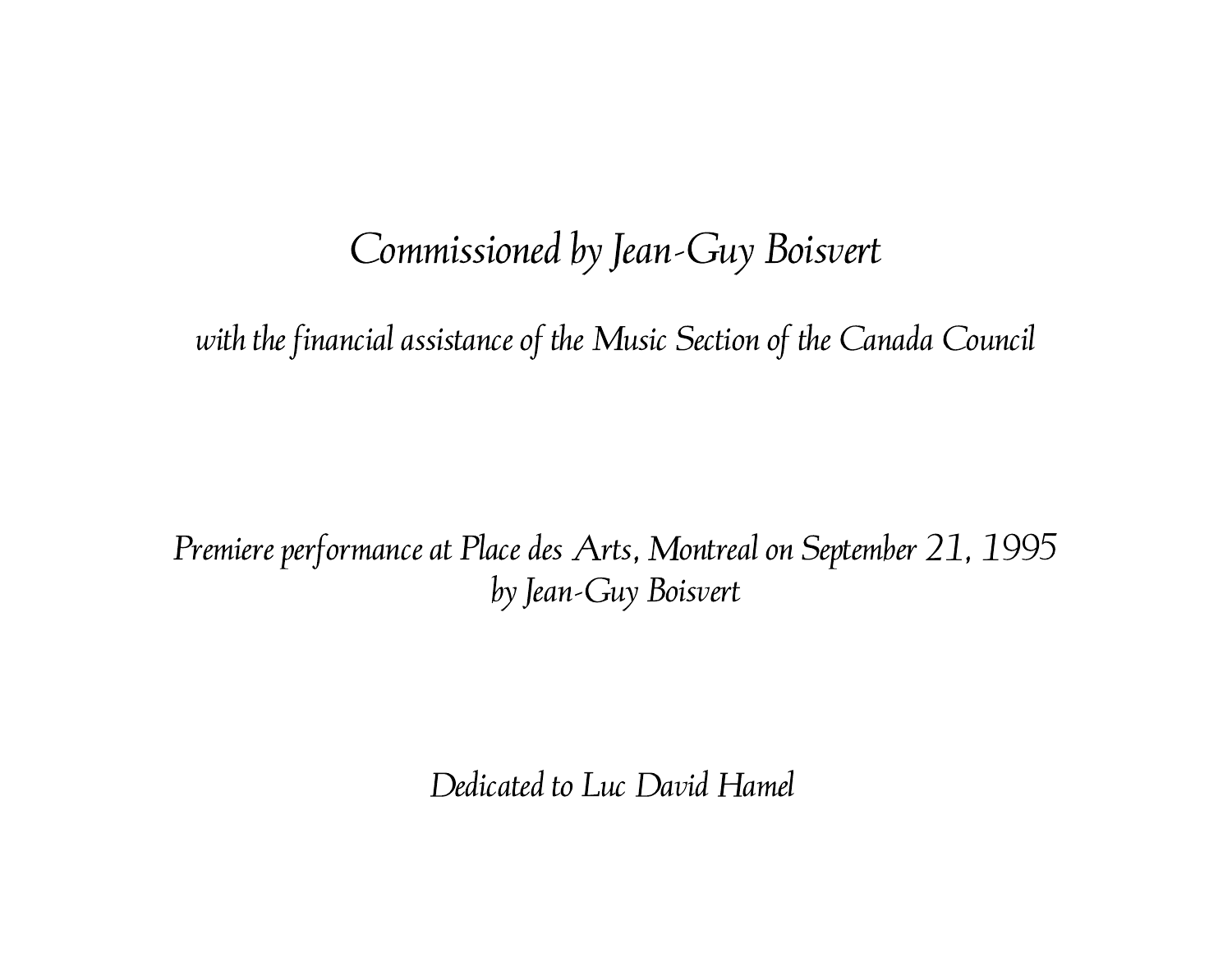#### Technical Requirements

Hardware: Software:

1 Macintosh computer with MIDI Interface Max Patcher Version 2.1 or higher IVL Pitchrider (or comparable device) Proteus-1 synthesizer MIDI cables amplification system - mixer, amp, speakers A disk with all the necessary Max files is available from the composer.

#### Performance Setup:

A reed microphone, contact microphone or lapel microphone (in the bell) can be used as <sup>a</sup> <sup>p</sup>ickup on the clarinet. The microphone is <sup>p</sup>lugged into the <sup>p</sup>itch-to-Midi converter (eg. IVL Pitchrider) and the input levels adjusted. The MIDI OUT of the Pitchrider is connected to the MIDI IN of the Macintosh MIDI interface. The MIDI OUT of the Macintosh MIDI interface is connected to the MIDI IN of the Proteus. The Macintosh MIDI interface should be connnected to the Modem por<sup>t</sup> of the Macintosh computer. Audio lines connect the Main stereo outputs of the Proteus synthesizer with the Amplification System. A second microphone can be used to <sup>p</sup>ick up the clarinet performance so that it can be mixed with the sounds from the synthesizer.

#### Software Setup:

Once the equipment has been set up, the "TRACES-MAIN" file on the Macintosh disk should be launched. A panel appears on the Macintosh screen - this is the main panel of the Max Patcher program that controls the electroacoustic sounds. The large START button at the left side of the window starts the program running at the beginning of Section 1. The numbers in boxes along the top are for rehearsal; these boxes can be clicked to start the program at that Section of the <sup>p</sup>iece. The Trigger button flashes whenever <sup>a</sup> new section is started and the section number is displayed. When Cues within <sup>a</sup> Section are detected, the Cue button flashes and the Cue number is displayed. As well, the received <sup>p</sup>itch and velocity are displayed during performance. The Reset button sets the section number to 0 (stopping the current section), but still allows the incoming <sup>p</sup>itch and velocity information to be displayed. The Thru button sends the incoming <sup>p</sup>itches and velocities directly to the synthesizer.

To download the voices to the Proteus-1 synthesizer, double-click on the "downLoadVoices" box, and click the large button in the downLoadVoices window. The downloading light will be highlighted while the voices are being downloaded (about 1 minute). Once downloading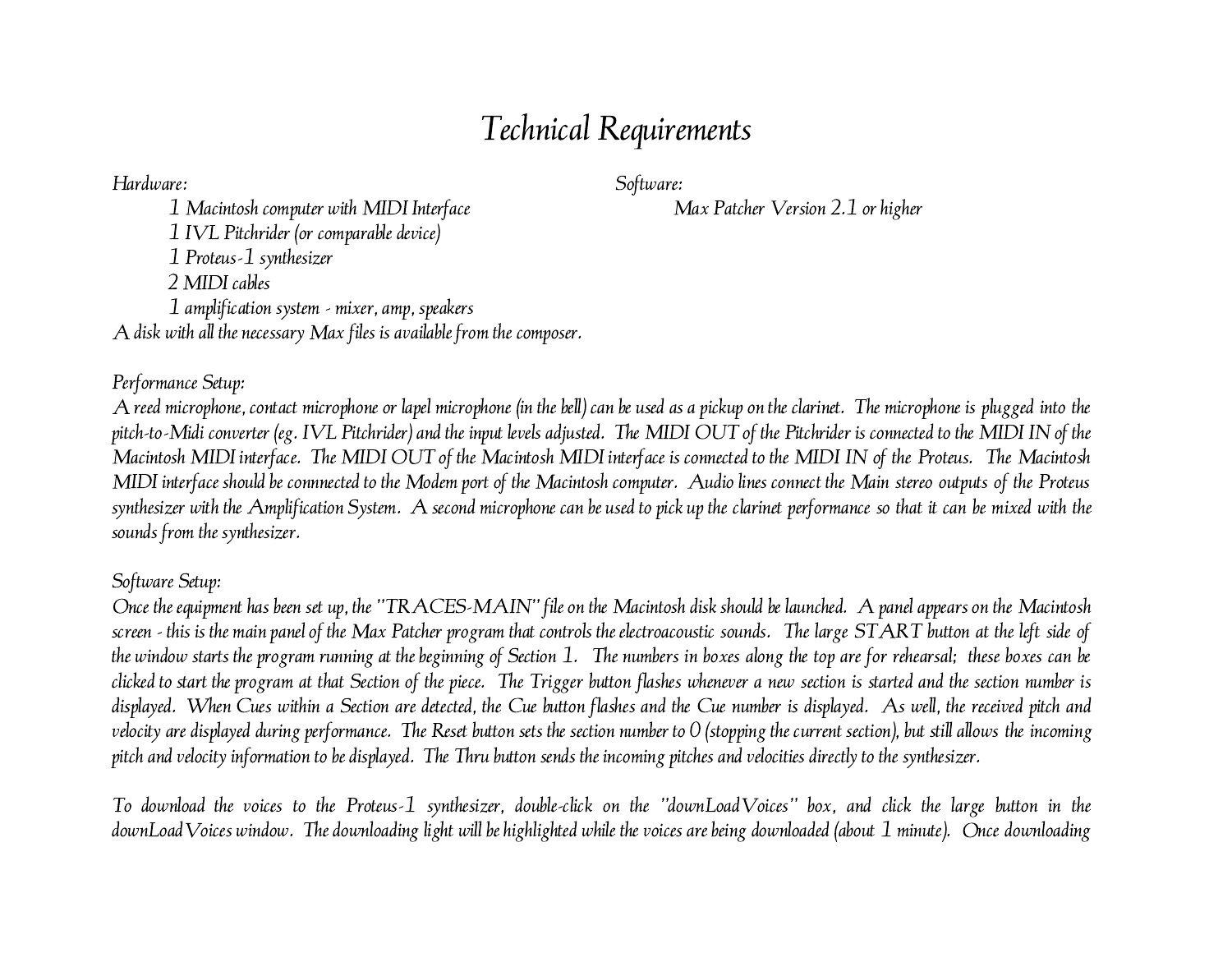is completed, click on the goaway box to hide the download window. All voices used in the <sup>p</sup>iece are located in prese<sup>t</sup> locations 64 - 120. You should also ensure that the Master settings on the Proteus-1 are correct: all channels should have Mix Output set to Main, the Midi Mode should be Multi 00, Midi Overflow should be Off, Midi Enable should be On on all channels, Preset Change should be On on all Channels, and Midi Prog-Preset should not remap any program numbers between 64 and 120.

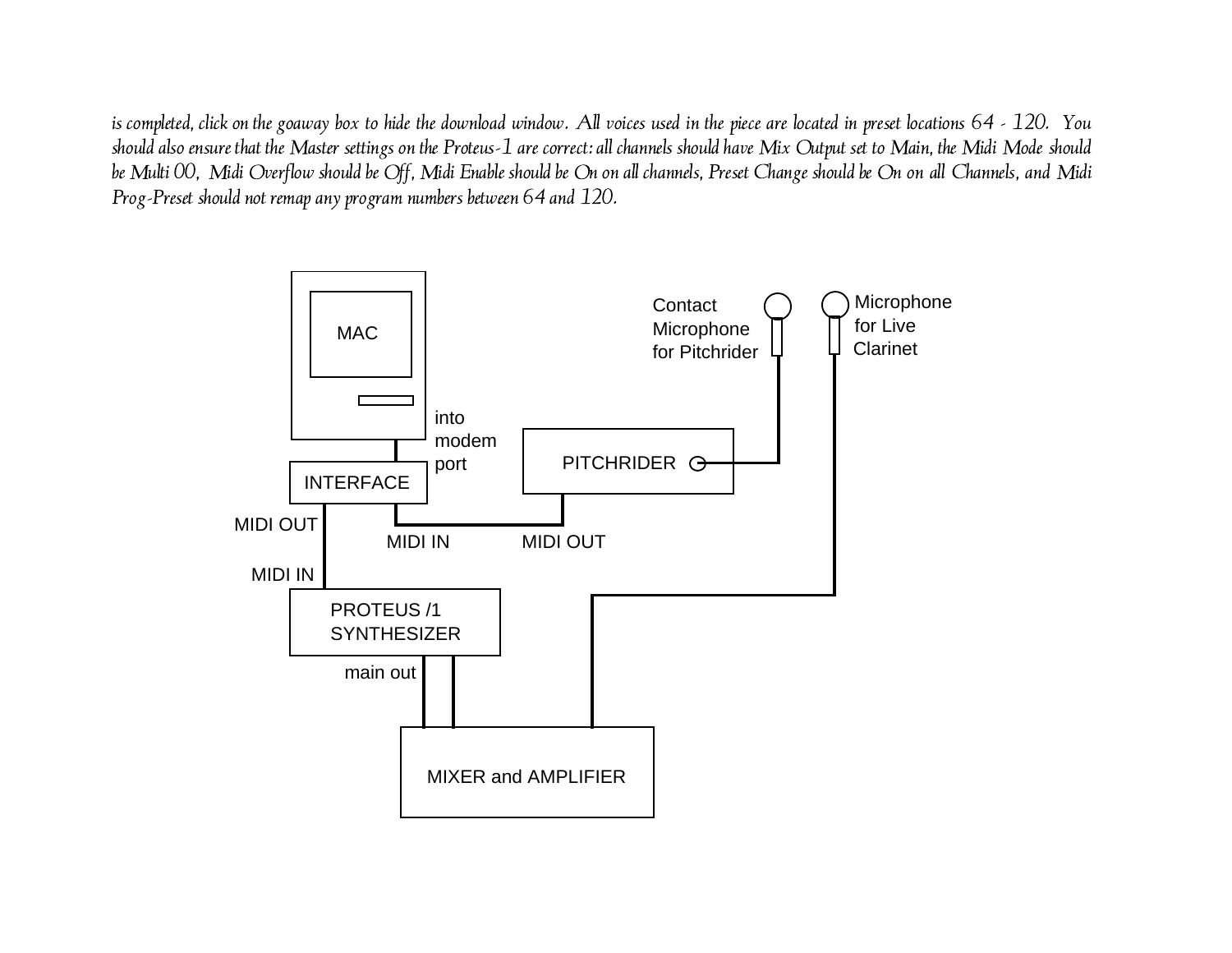Performing the Piece:

The performer should tune to the Pitchrider, and check that the correct <sup>p</sup>itches are being received by the program. Written middle <sup>C</sup> - sounding Bb is <sup>p</sup>itch number 58. Also, the performer should ensure that the range of velocities (i.e. volume) received from the Pitchrider is sufficiently wide soft notes should be under 30, loud ones over 100. If not, the dynamic scaling on the Pitchrider can be adjusted.

To begin the <sup>p</sup>iece, the performer needs only to click on the START button and begin <sup>p</sup>laying the score. She/he should check the computer screen to see that Cues within sections and triggers to move to the next section have been "caught". If not, the transition <sup>p</sup>itch or <sup>p</sup>itches should be rearticulated. The performer should not need to touch the computer while the <sup>p</sup>iece is performed. All level controls and voices are automatically controlled by the program.

For more information or clarification, the composer can be contacted at:

Keith Hamel 3901 West 18th. Vancouver, B.C. (604) 321-1107 (604) 822-6308 hamel@interchange.ubc.ca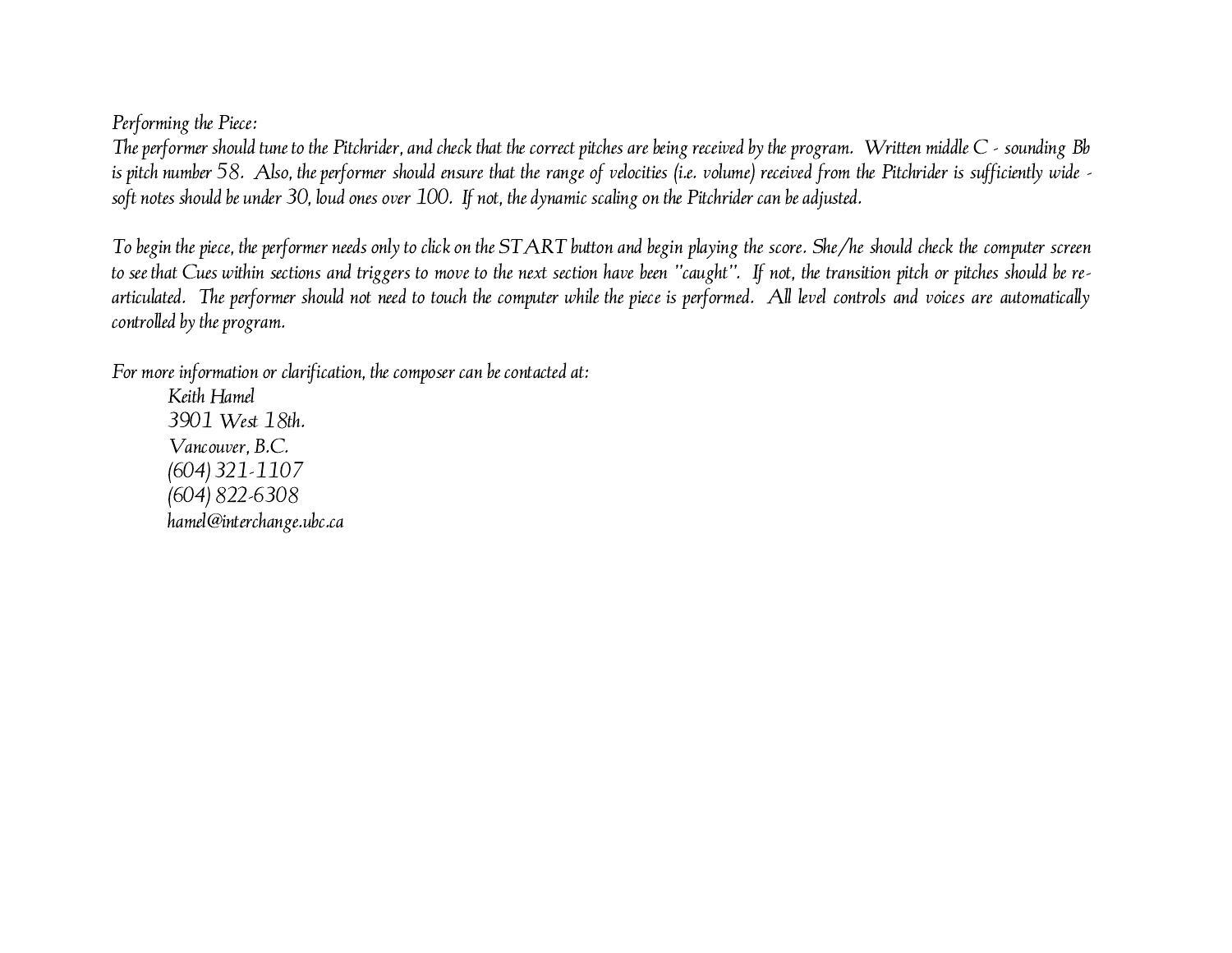

 *1995 Keith A. Hamel*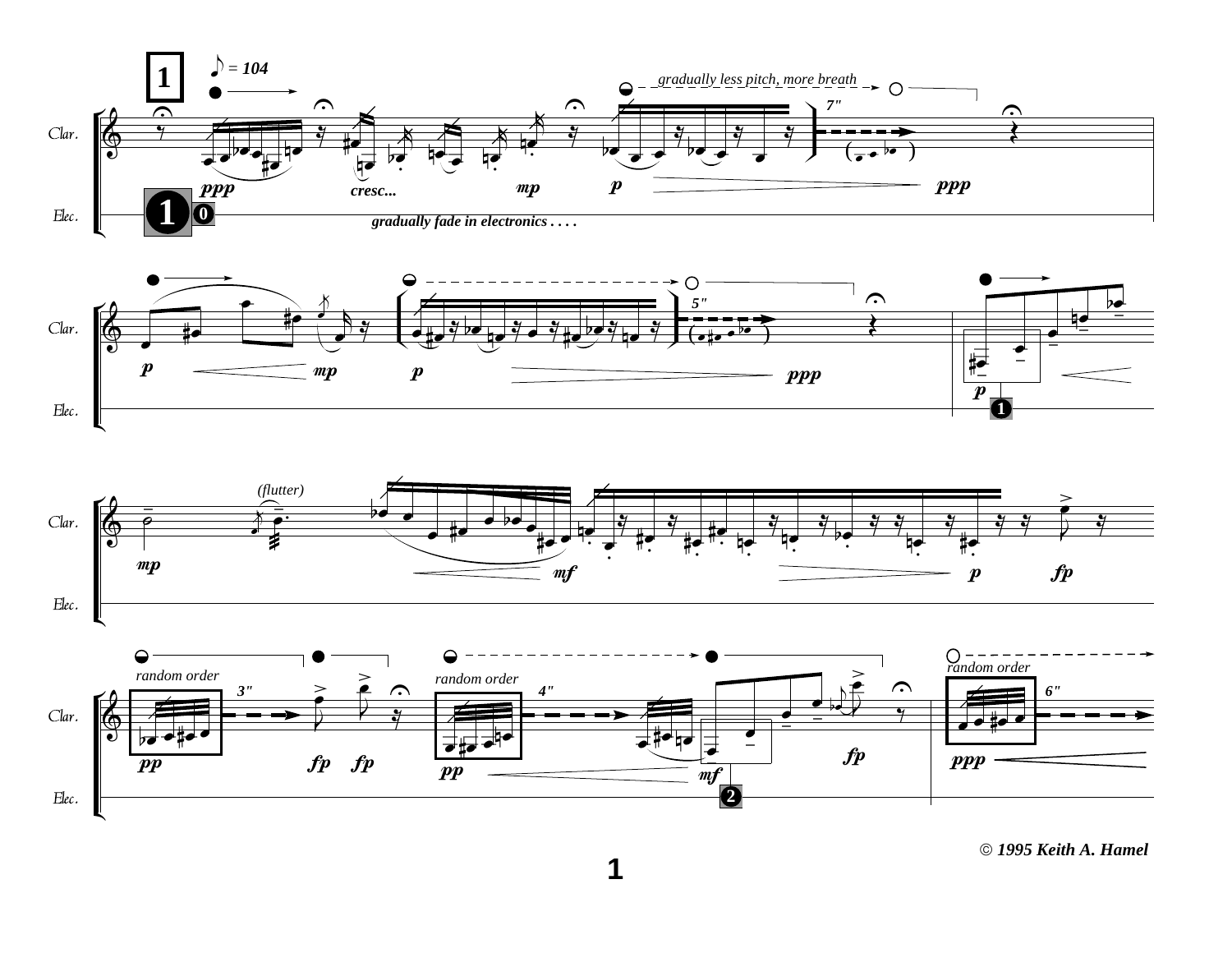





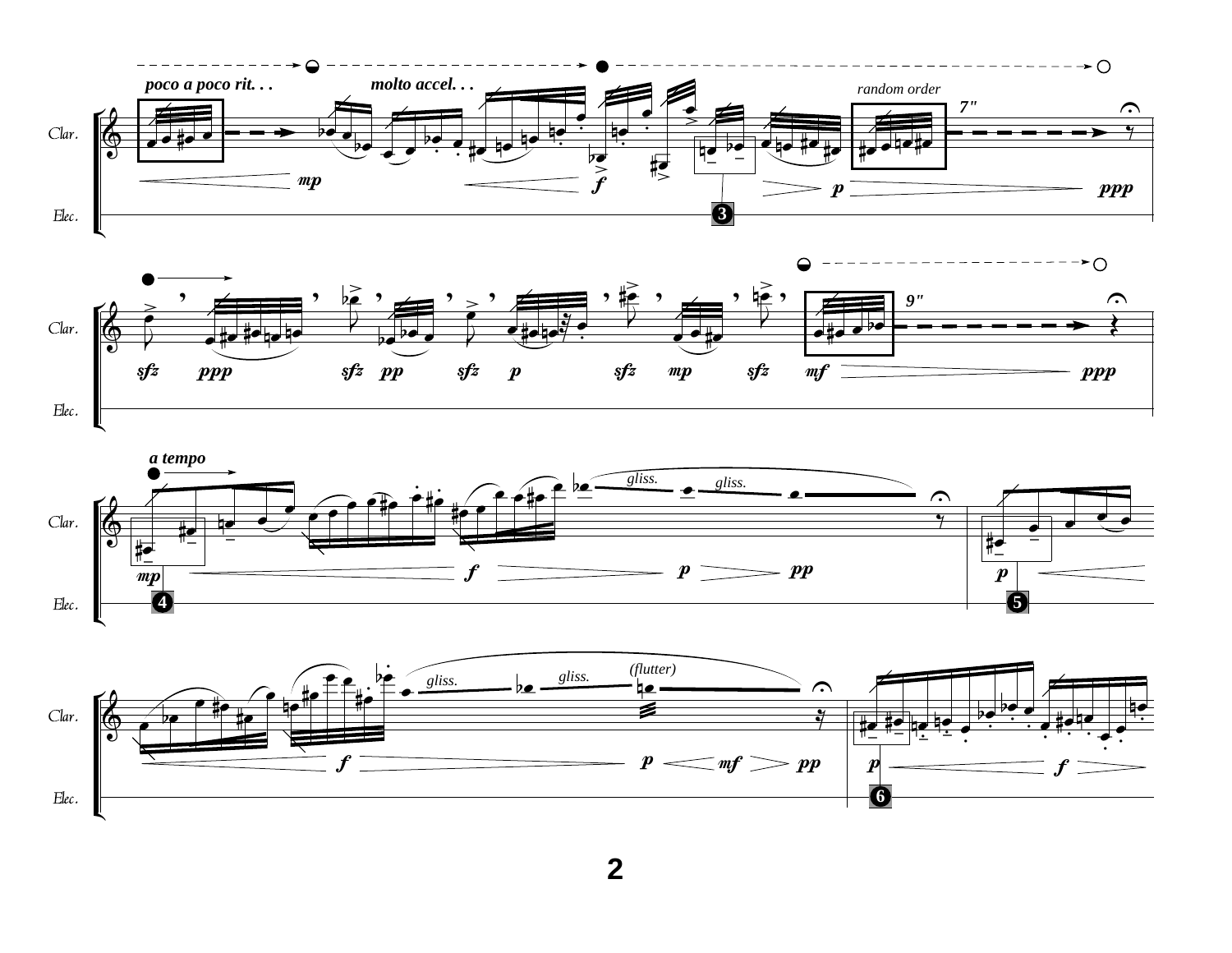





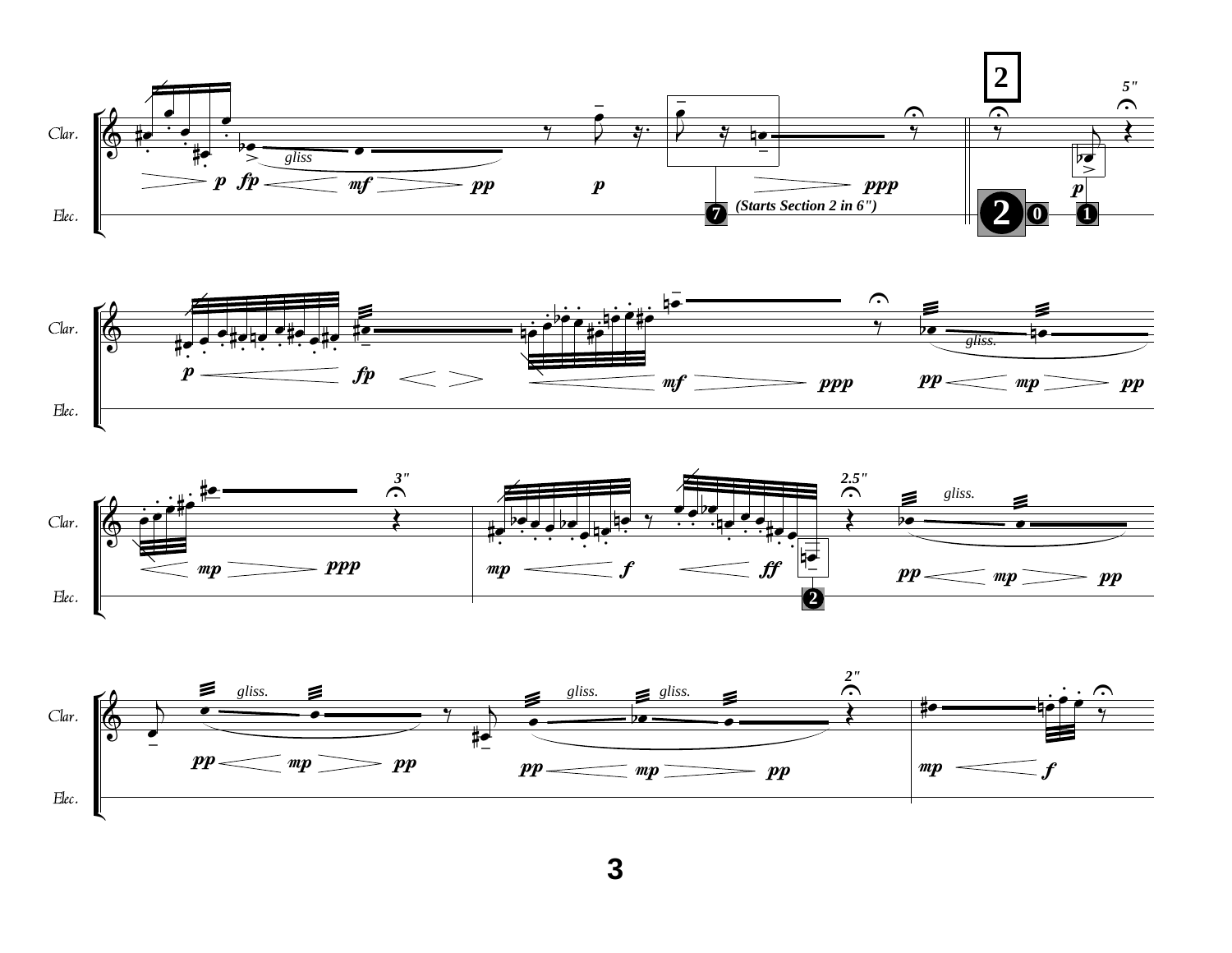





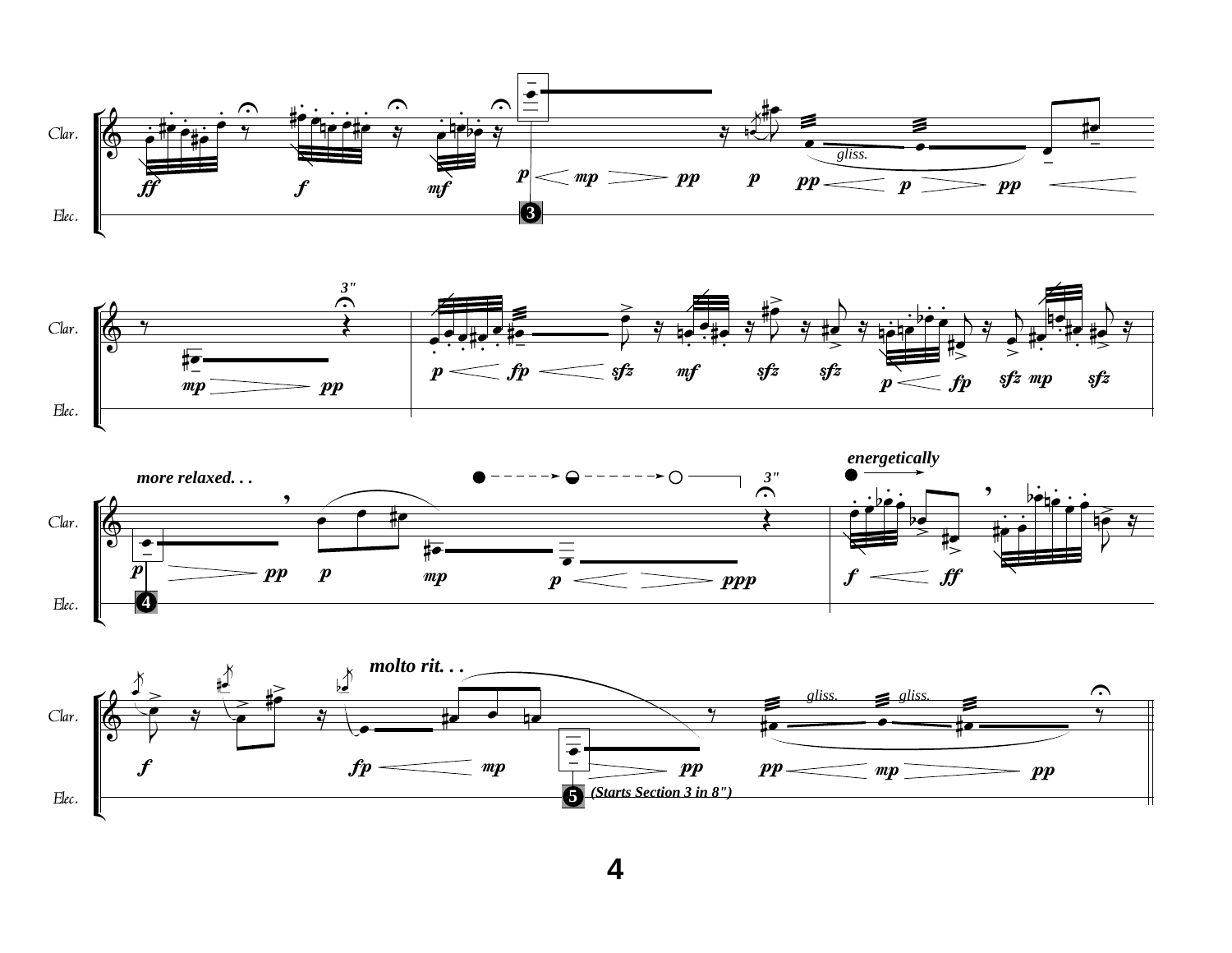





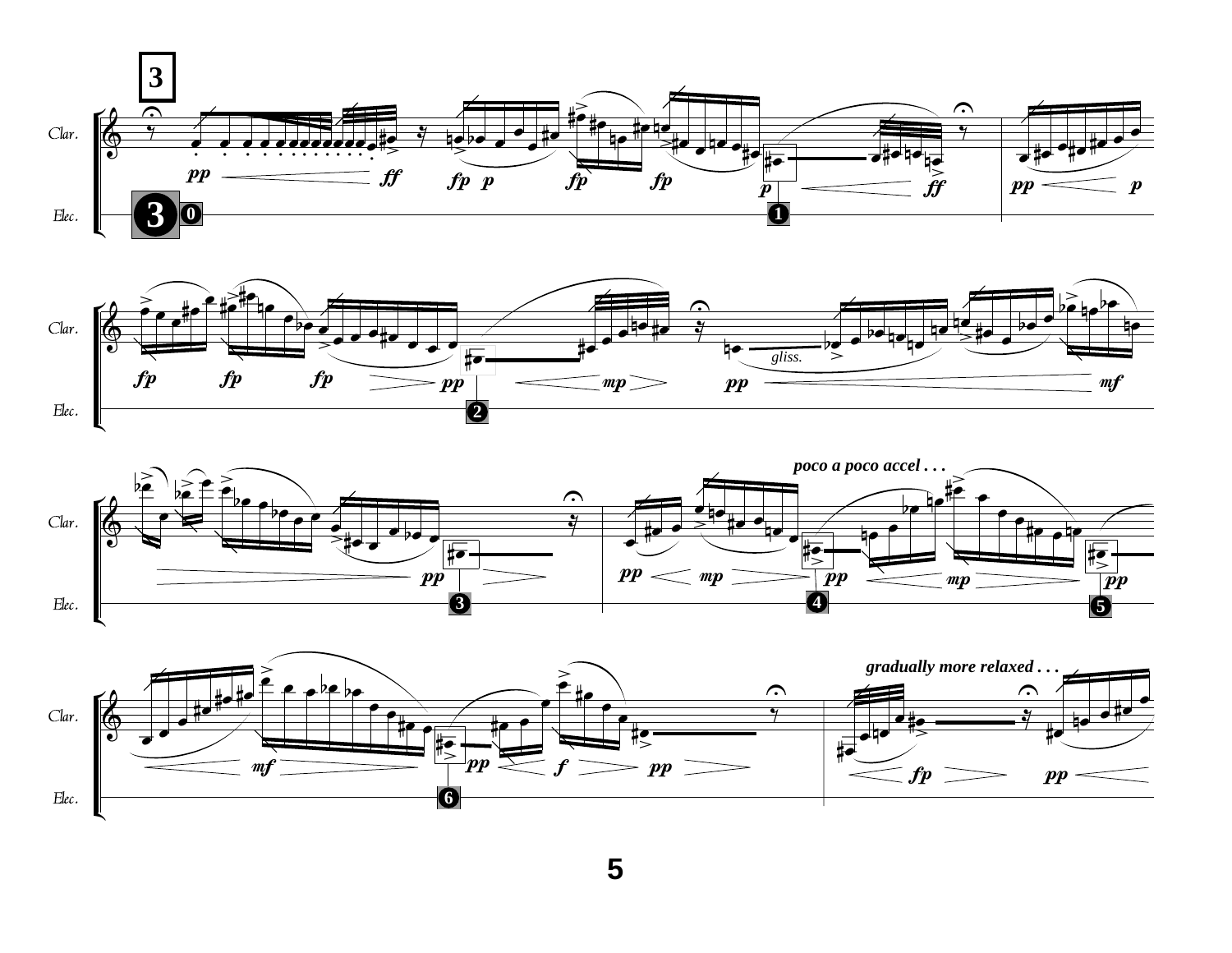



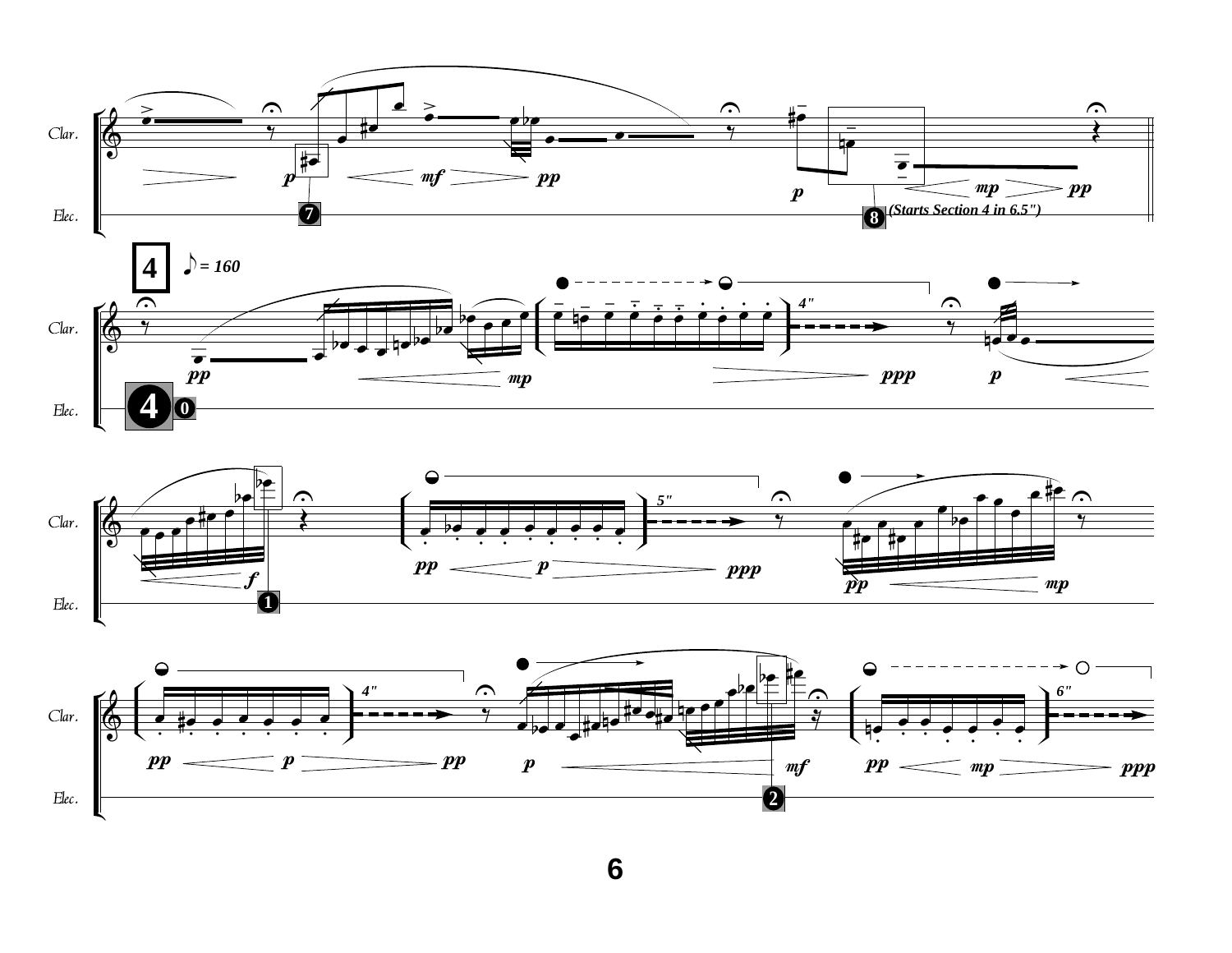





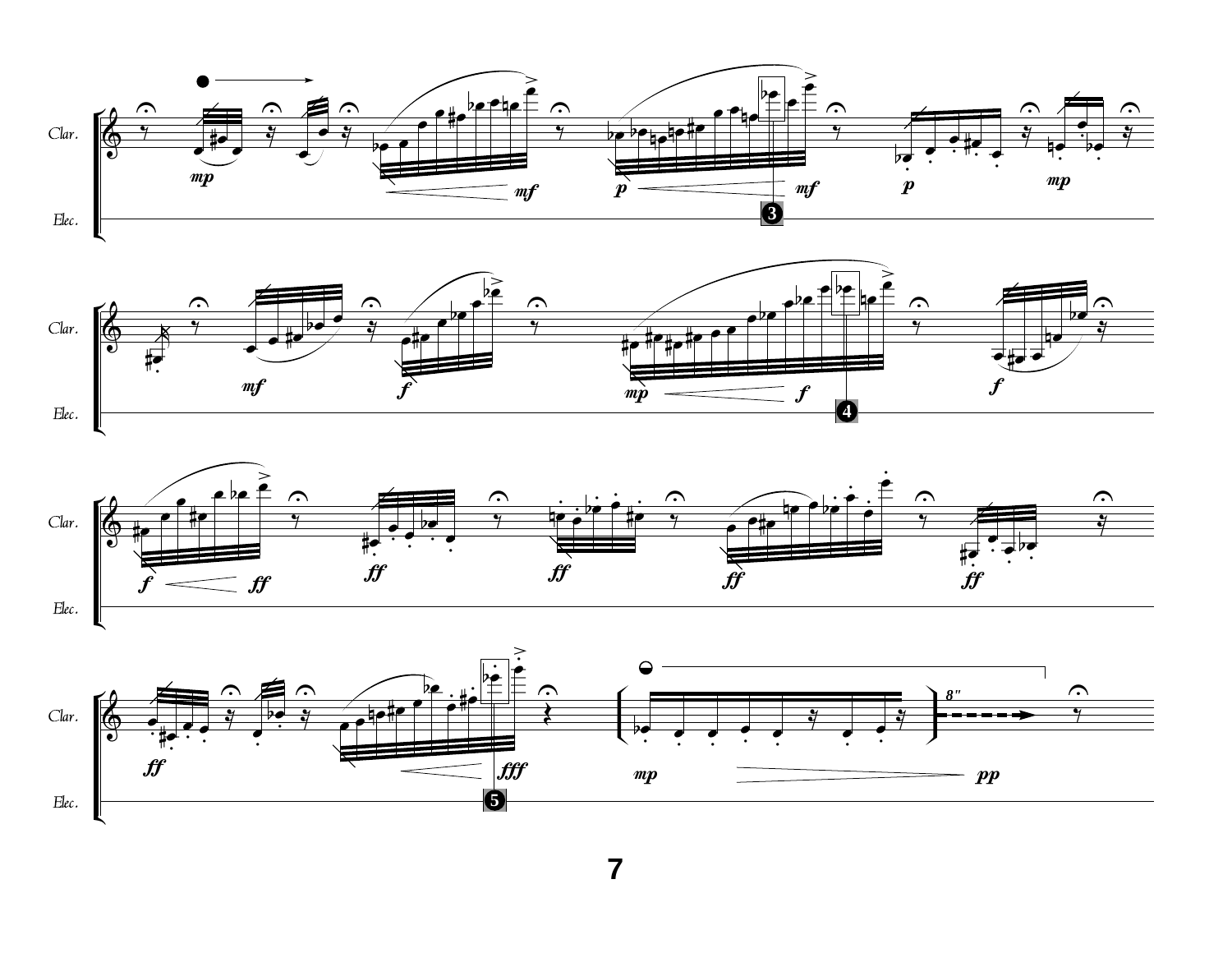